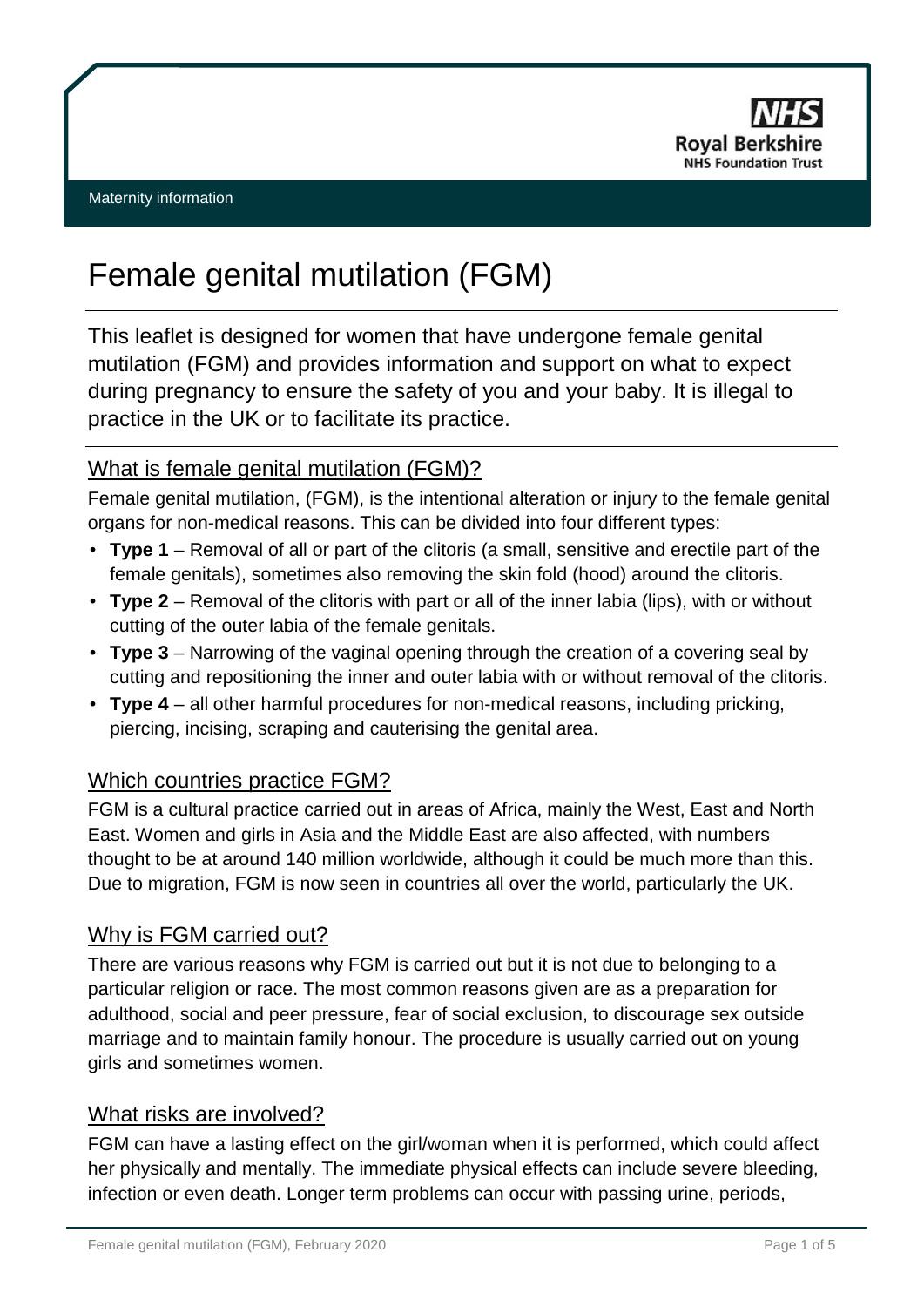#### Maternity information

cysts, pain or difficulty during vaginal examination or cervical smear, pain during sex and lack of pleasurable sensation, infertility, problems in childbirth and a higher rate of neonatal death. It can also have effects on a woman's emotional state, leading to depression.

#### FGM and the law

Girls and women who are British nationals or are residents of the UK are protected from FGM by the laws in the UK.  $(1, 2)$  The law states that:

- It is illegal to practice FGM in the UK;
- $\cdot$  It is illegal to take girls abroad for FGM, even if is lawful in the receiving country;
- $\cdot$  It is illegal to aid, abet, counsel or procure the carrying out of FGM abroad.
- $\cdot$  It is also an offence for those with parental responsibility to fail to protect a girl from the risk of FGM. (2)

Assisting with organising and/or carrying out of FGM on UK nationals or ANY UK resident carries a penalty of up to 14 years in prison and/or a fine.

Midwives and doctors have a legal responsibility towards children who may be at risk of  $FGM.<sup>(3,4)</sup>$ 

The law in Britain states that every child has the right to enjoy a healthy and safe childhood. As you have undergone FGM; your children (daughters) are considered to be at risk and you will be referred to children's social care services for extra support. Please do not be alarmed by this. The support is put in place to ensure your children get the best opportunities from an early age.

If you are under 18 years of age we are required by law to report this to the Police, who have a dedicated team specialising in supporting women who have undergone FGM.

You are a woman who has undergone FGM and you come from a community which practises FGM therefore your daughter is considered to be at risk of FGM. To ensure she receives continuous protection throughout her childhood (up to 18 years of age)the fact that she is at risk of FGM will be kept on her medical record. This record will be kept on a system that will enable all healthcare professionals throughout the country to see that she is at risk of FGM.

# Antenatal care (5, 6)

Your midwife will refer you to the antenatal clinic to be seen by an obstetrician (a doctor specialising in pregnancy and birth, who specialises in caring for women with FGM. She/he will talk to you about the FGM you have had and with your permission will carry out an examination. The examination is to assess if there will be any impact on the progression of your labour or giving birth. If there is not thought to be a problem, you will probably be referred back to GP or midwife care.

Depending on the severity of the FGM, the obstetrician may recommend defibulation. This means re-opening the area which has been narrowed to allow enough room for you to give birth to your baby and to prevent further damage. This is usually done before labour begins but if required this can be carried out during the early stages of labour. The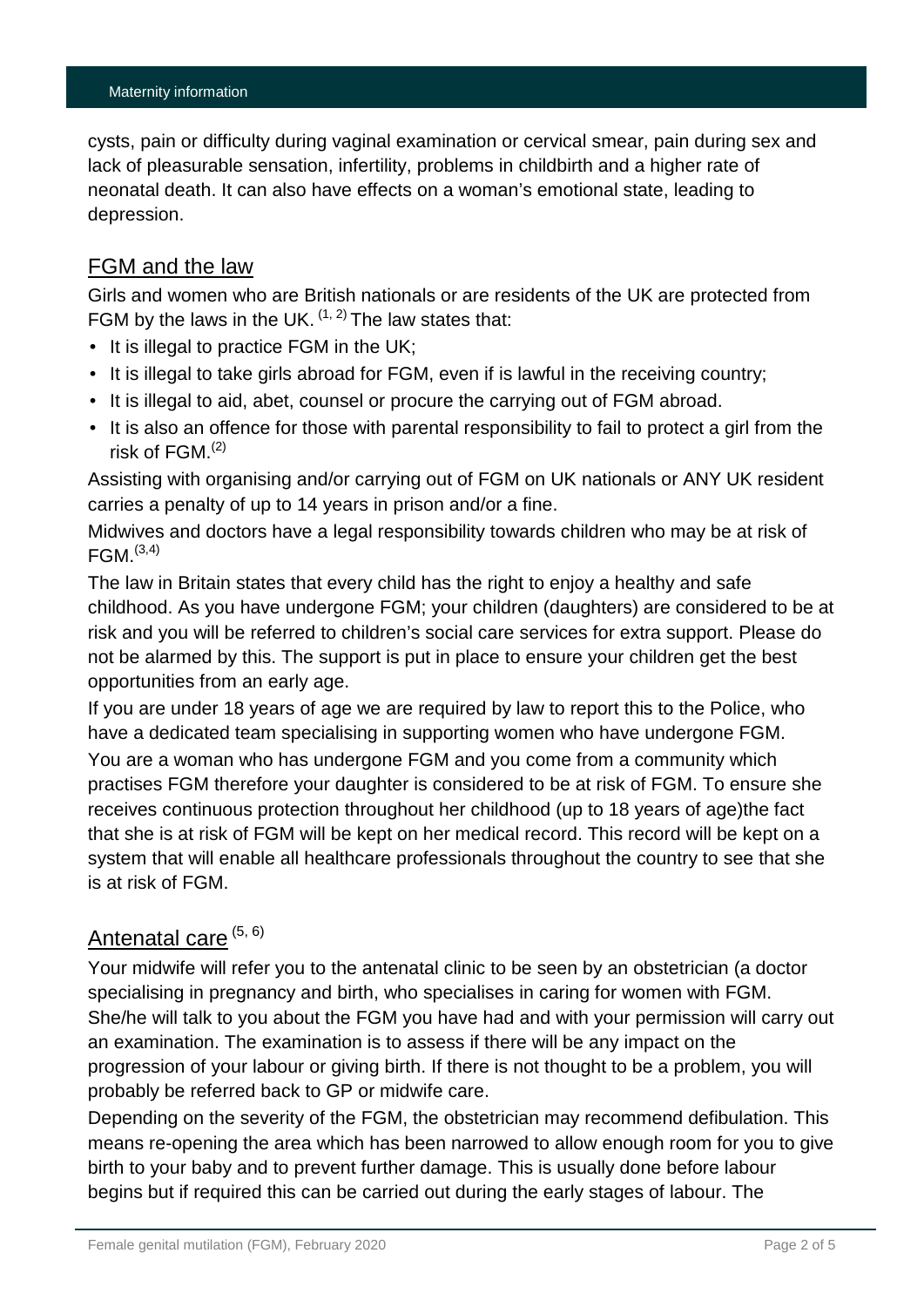#### Maternity information

procedure is carried out by a doctor who is experienced in this procedure and who will use local or regional anaesthetic (you will be awake but won't experience any pain). The doctor will not perform another procedure to re-infibulate (close back) the area after your baby is born – this is also illegal in the UK.

### $Lab$ our  $(5,6)$

You will be encouraged and supported to give birth. You may feel that you need more support at times, especially during examinations. We want you to receive the care and support you need so please talk to your midwife about the help you feel you need.

#### Postnatal

The midwives will advise you on cleanliness after your baby is born, especially if you have had stitches.

#### What help can you get?  $(7)$

If you have had FGM you can get medical help and support from your GP or any other healthcare professional, even if you are not pregnant. You can also find details of specialist FGM clinics and services at www.nhs.uk/fgm.

If you are concerned about any girl who may be at risk of FGM:

- Tell the health professional treating you, or;
- Contact the *National Society for the Prevention of Cruelty to Children (NSPCC),*  Helpline 0800 028 3550, 24 hours a day. They can be contacted anonymously or email: [fgmhelp@nspcc.org.uk.](mailto:fgmhelp@nspcc.org.uk) Or:
- Contact *Childline* [www.childline.org.uk](http://www.childline.org.uk/) 0800 1111 (Freephone).

If you are worried that you may be pressured by your family or community to have FGM performed on your daughter, ask your GP, health visitor or any other healthcare professional for help.

## Health Passport<sup>(7)</sup>

You can ask for copies of 'A statement opposing Female Genital Mutilation'. This is a pocket sized printed statement, available in 11 languages which you can take with you when you go abroad. You can show it to your family. It makes clear that FGM is a serious criminal offence in the UK. This can be obtained from: [www.gov.uk/government/](http://www.gov.uk/government/publications/statement-opposing-female-genital-mutilation) [publications/statement-opposing-female-genital-mutilation](http://www.gov.uk/government/publications/statement-opposing-female-genital-mutilation)

# Collecting and using information from patients with FGM<sup>(8,9)</sup>

In order to improve the care and support we provide to women and girls who have experienced FGM, as well as protecting those at risk, the Department of Health (DoH) is collecting information about FGM within the female population as treated for any condition by the NHS in England. This is a mandatory requirement for all NHS organisations. Therefore, your personal (name, date of birth, NHS number, and home address) and FGM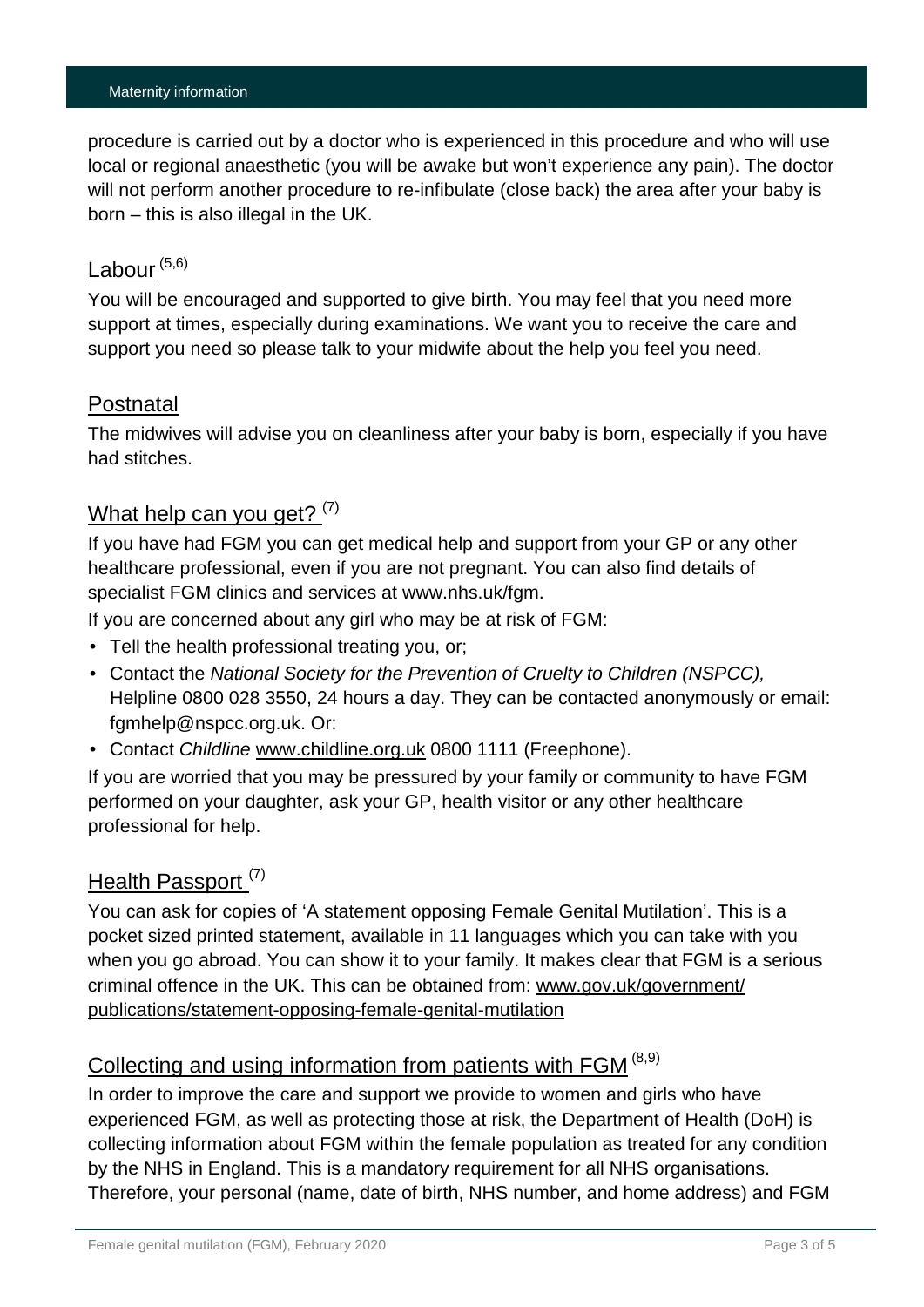information will be reported to the DoH. This will help the government to understand the number of women and girls living with FGM in the UK and their medical requirements. However, your personal information will remain confidential within the UK government and will not be used for any other purpose.

We DO NOT have to seek your permission for reporting this information. However, IF you have any objection to your FGM information being used, please let us know or you can make enquiry to:

[www.hscic.gov.uk/media/14700/Preventing-the-use-of-yourinformation-for-health-andor](http://www.hscic.gov.uk/media/14700/Preventing-the-use-of-yourinformation-for-health-andor-social-care-purposes-other-than-directcare/pdf/Preventing%20Use%20of%20Your%20Information%20Form.pdf)[social-care-purposes-other-than-directcare/pdf/Preventing Use of Your Information](http://www.hscic.gov.uk/media/14700/Preventing-the-use-of-yourinformation-for-health-andor-social-care-purposes-other-than-directcare/pdf/Preventing%20Use%20of%20Your%20Information%20Form.pdf)  [Form.pdf](http://www.hscic.gov.uk/media/14700/Preventing-the-use-of-yourinformation-for-health-andor-social-care-purposes-other-than-directcare/pdf/Preventing%20Use%20of%20Your%20Information%20Form.pdf) 

This will automatically remove your information from the data collection.

To find out more about what information we are collecting, why, and how we will use it or to object to your information being used in this way please go to [www.hscic.gov.uk/patientconf](http://www.hscic.gov.uk/patientconf) for further details.

If you would like more information about FGM, please go to [www.nhs.uk/fgm](http://www.nhs.uk/fgm)

#### Further support and information

- 1. The Rose Centre
	- o Oxford Road Community Centre: Reading RG30 1AG
	- o FGM specialist advice
	- o Drop-ins every first Friday of the month between 09.30-12.30, for all women who are affected by FGM.
- 2. Women with vision: community support group, Jammie Koroma (Midwife at RBH) Tel no: 0773 7038 629.
- 3. Foundation for Women's Health Research & Development (FORWARD) Specialist African Well Women Clinics

There are 14 specialist clinics in London that provide tailored care for women affected by FGM, and in some other cities across the UK. All the clinics have trained and culturally sensitive staff who can offer a range of healthcare services, including reversal surgery. Services are confidential and in many cases, can provide interpreters. For more information please visit [www.forwarduk.org.uk/resources/support/well-woman](http://www.forwarduk.org.uk/resources/support/well-woman-clinics)[clinics](http://www.forwarduk.org.uk/resources/support/well-woman-clinics) or call 0208 960 4000.

4. Africans Unite Against Child Abuse (AFRUCA)

This charity was set up to support African children living in the UK. If you would like further information about how they can help you, please visit [www.afruca.org](http://www.afruca.org/) or telephone on 0207 704 2261 (London) or 0161 953 4711 (Manchester).

5. Southall Black Sisters (SBS)

Southall Black Sisters is an organisation set up to provide support to minority ethnic women. They can be contacted by telephoning 0208 571 0800 or you can get further information from [www.southallblacksisters.org.uk.](http://www.southallblacksisters.org.uk/)

6. Metropolitan Police – Child Abuse Investigation Command / Project Azure (0207 161 2888).